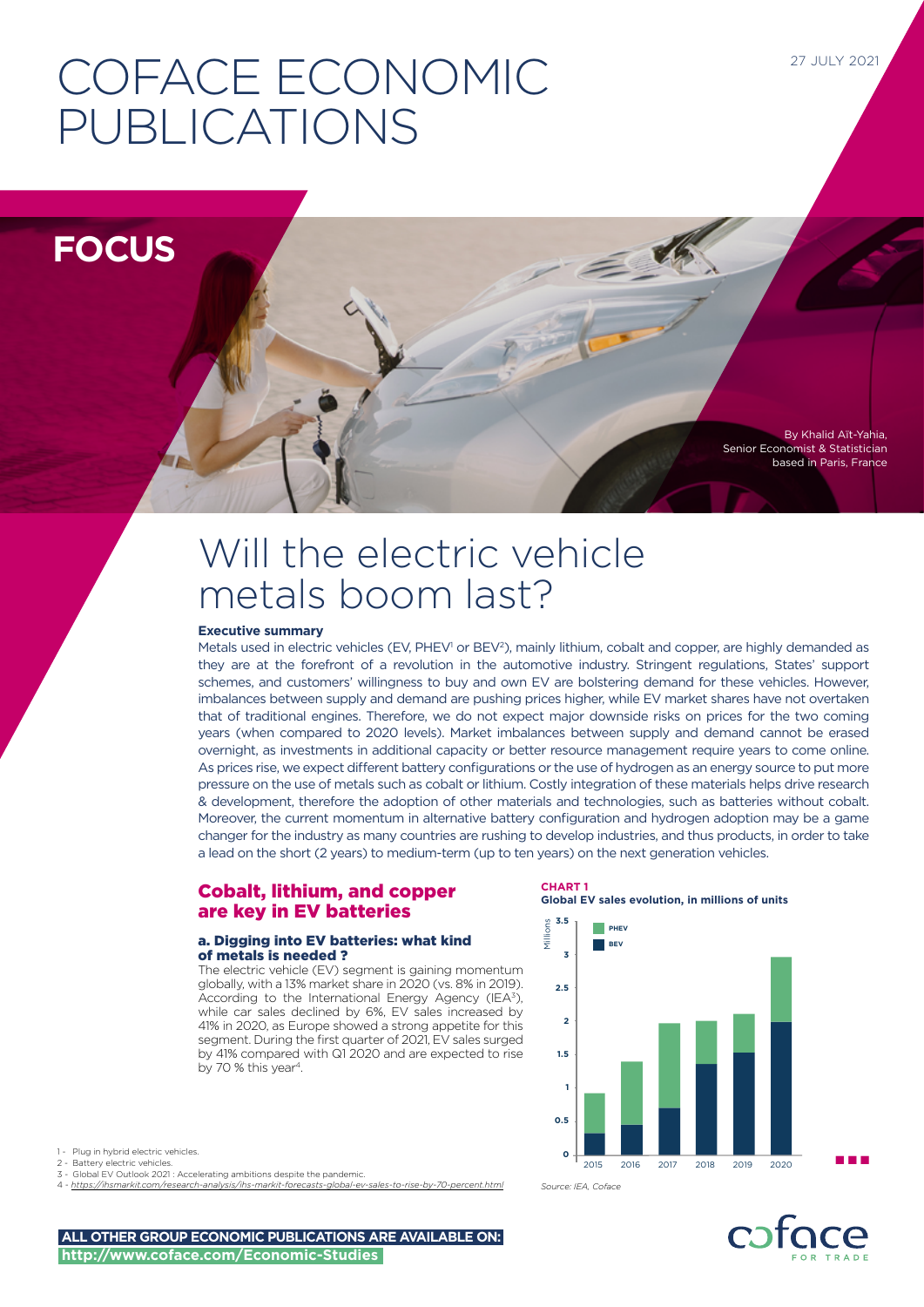EV sales will continue to grow in the coming years, as stringent regulations affecting particles emissions, public subsidies and development of new models will push both households and fleets to buy these cars. According to Bloomberg New Energy Finance (BNEF), EV global shares in total vehicles in 2025, 2030 and 2040 will reach 10%, 28% and 58% respectively, from 2.7% in 20205. Furthermore, internal combustion engines (ICE, petrol and diesel) will be banned in many markets, notably in Europe by 2035, which will remove competition for electric engines. Indeed, the Green deal proposed by the President of the European Commission, Ursula von der Leyen, aims to reduce carbon emissions by 55% by 2030, through many levers: expanding and reinforcing the Emissions Trading Scheme (ETS) by increasing the price of polluting, establishing a levy on goods imported from countries with lax environmental regulations, imposing additional taxes on airlines, etc.

This trend is putting pressure on metals needed by carmakers to produce electric vehicles, such as lithium, cobalt, graphite, nickel, rare earth elements and copper. Lithium and graphite are considered to greatly benefit from the EV take-off. A typical battery for an EV includes dozens of kilograms of metals, if not hundreds, the first being aluminium, which accounts for around half of total weight, followed by copper, graphite and nickel. However, the electric vehicles segment has various categories, depending on the kind of battery and the vehicle size. Battery Electric Vehicles (BEV) are those for which the electricity to power the engine is stocked in a battery, while Plug-in Hybrid Electric Vehicles (PHEV) have two engines: one ICE and one electric. The battery that powers the electric engine needs a charging station, which is not the case for hybrid vehicles sold by Toyota. Not only do these differences influence the weight of each metal included in the battery, but also the size of the car. A bigger car needs a bigger battery, hence a higher quantity of metals.

Aluminium is included into batteries, but also serves in the chassis, internal panels, shock tower, etc. This alloy is favoured due to its weight and the crash protection it gives to passengers. Being lighter helps cars to increase their range, as it enables a lower consumption of electricity. Moreover, this will put steel in second position even though it is cheaper than aluminium. Compared with an ICE car, a typical electric vehicle requires an extra 30% aluminium, which bodes well for this industry and new entrants, notably in the segment of battery housing, which is a piece of metal protecting the battery. Like aluminium, the case of copper is interesting because it is needed as a core and key raw material, but grids (companies providing electricity) will have to invest and develop their networks to be on par with higher demand. Copper is used in every component of an electric vehicle. This ubiquity helps this metal by increasing its weight. According to Wood McKenzie, a fully electric bus needs between 11 and 16 times more copper than an ICE<sup>6</sup> bus. According to a 2020 EY report<sup>7</sup>, in a scenario where 100% of all vehicles sold are electric, nickel and cobalt demand will rise by 20-fold compared with current consumption, which will not only put pressure on miners, but also on carmakers and their suppliers as sourcing will definitely be a headache.

#### b. Inadequacy between supply and demand: demand growth is expected to continue outpacing that of supply in the near-term.

We forecast nickel, aluminium and copper prices to increase by 34%, 25% and 47% between 2020 and 2021, respectively. Furthermore, demand<sup>8</sup> is expected to surge tremendously between 2020 and 2050 (**Table 1**). For instance, EV-related demand for copper will grow by 9.9% each year during this period, while nickel will post a yearly growth rate of 11.8%. Democratic Republic of Congo, Australia, Indonesia, Chile, and Russia are the world's largest producers of these highly demanded metals, should push public authorities in these countries to modify the mining code in order to capture a larger share of generated added value, but also enhance environmental regulations to protect local communities.

The pressure on mining and metalworking companies, to improve supply and cope with such a trend, will be intense. These companies will have to spend large amounts in capital expenditure, while having to deliver strong returns to their shareholders. Indeed, during the last Supercycle<sup>10</sup>, mining and metalworking companies invested to acquire mines and build plants in order to match supply with demand. The latter collapsed from 2015 onwards and metals companies suffered from market imbalances, with prices moving on a negative trend. Cash flow generation was difficult and investors asked companies' executives to keep capital expenditure low in order to generate better returns (**Chart 2**).

We can expect capital spending to rise as profitability is increasing. While not being near the upper bound,

| growth rate (CAGR) for selected<br>metals used in EV |             |
|------------------------------------------------------|-------------|
| Metal                                                | <b>CAGR</b> |
| Lithium                                              | 10.1%       |
| <b>Nickel</b>                                        | 11.8%       |
| Cobalt                                               | 10.0%       |
| <b>Manganese</b>                                     | 10.2%       |
| Aluminium                                            | 9.7%        |
| Copper                                               | 9.9%        |
| <b>Graphite</b>                                      | 9.3%        |
| Silicon                                              | 17.2%       |

**2020-2050 yearly demand** 

*Source: Nature9, Coface*

**Global metal industry capex and net margin evolution**



*Source: Refinitiv Worldscope, Coface*

**CHART 2**

- 5 *https://about.bnef.com/electric-vehicle-outlook/* **800**
- 6 *https://www.woodmac.com/news/opinion/copper-*

**TABLE 1**

- 7 *[https://www.ey.com/en\\_gl/mining-metals/how-advancing-mobility-will-disrupt-the-mining-and-metals-sector](https://www.ey.com/en_gl/mining-metals/how-advancing-mobility-will-disrupt-the-mining-and-metals-sec)* **668 700**
- 8 *<https://www.nature.com/articles/s43246-020-00095-x>* **593** 9 - Ibid. **600**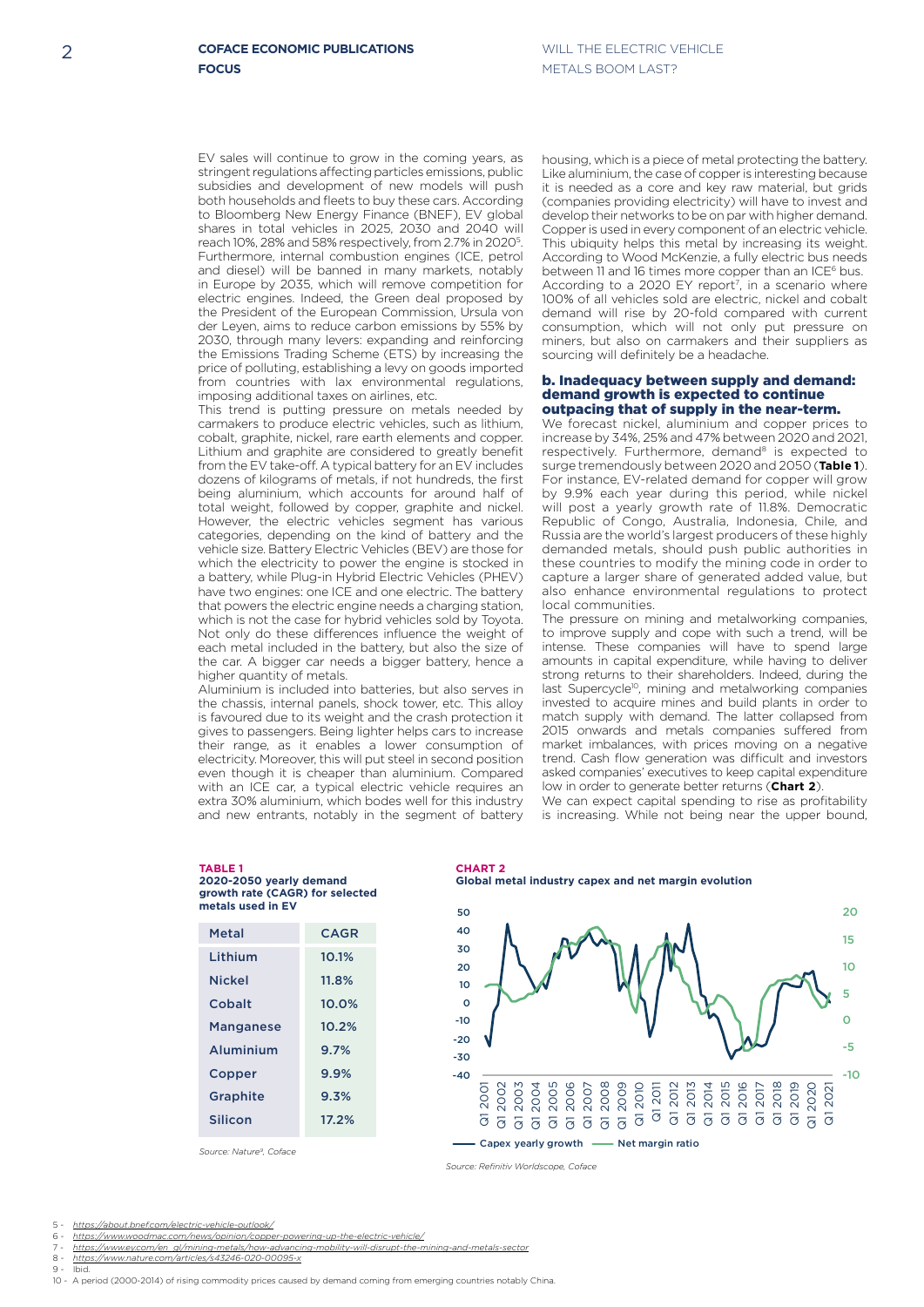the Pearson correlation coefficient stands at 0.6, which indicates that these two financial metrics move in the same direction<sup>11</sup>. Another factor we greatly favour is the prospect of increasing demand, as described above. With such forecasts, companies evolving in this sector will show a strong appetite to invest in order to increase their income and revenue. Indeed, this sector was deeply impacted by the onset of the pandemic in Q1 2020, with prices falling because demand was knocked out by lockdowns and stay-at-home orders globally. As such, with weaker economic prospects, budgets for exploration and capacity addition were lowered. However, such winds of change should bring an increase in capital spending. The key question here is: are we heading towards a frenzy of exploration, drilling and budget explosion in the forthcoming years? The first hint the industry is giving is that, right now, companies are much more focused into securing financing for low risk projects<sup>12</sup>. Generally, these projects are thought as advanced ones, for which levels for metals are already known (with a margin of error). We think that this will not be enough to match demand, notably in key areas of the EV frenzy. Customers could push metals companies to adopt a more risk-seeking approach to answer these structural changes, while governments will have to act alike to secure the whole supply chain. Therefore, governments are offering incentives to companies to engage in grassroots projects, in order to lower the risk for metals companies<sup>13</sup>.

According to a survey made in April by JPMorgan, mining companies will increase their capex by 15% yearon-year in 2021. Metals will be one of the leading sectors (behind pulp and paper, and automotive) in terms of budget increase. Asian and European companies will spend around 50% of the total invested in 2021. The survey informs that budgets could see negative growth rates (on a yearly basis) in 2022 and 2023, but these forecasts could be revised. We think that capex will post positive growth rates in the years ahead as the EV bonanza will push metalworking companies in a race to secure sourcing of key metals. While future growth rates could be below 15%, they should stay positive nonetheless as the imbalances in the market between supply and demand will be strengthened if Greenfield projects are not developed.

# Challenges Remain

# a. Rival technologies could unsettle cobalt dominance

Key raw materials for batteries are expensive, making it account for one third of vehicle price. Another important factor to consider is the battery's weight (several hundreds of kilos). Although battery prices are quickly decreasing thanks to advancements in research and development (resulting in efficiency gains), they still make EV expensive without subsidies. There is no parity with ICE currently, but BNEF expects prices to be on par with ICE before 2030 (**Chart 3**).

In lithium-ion batteries, the most common for EV, one can find cobalt, manganese, lithium, graphite and other materials, which are purified. Cobalt, for instance, enables safe driving. However, cobalt is an expensive (compared to nickel, whose price is halfcheaper) but necessary product, as it is less prone to start a fire while driving. Therefore, battery makers, a business dominated by Asian companies, are pushing to enhance the efficiency of "traditional" batteries but also to develop new types, for example cobalt-free or with another configuration, to lower the cost. The current battery configuration, known as lithium-ion,

- 12 World Exploration Trends 2021, S&P Market Intelligence, March 2021.
- 13 Ibid.
- 14 *<https://www.ft.com/content/c4e075b8-7289-4756-9bfe-60bf50f0cf66>*
- 15 *[https://letstalkscience.ca/educational-resources/stem-in-context/how-does-a-lithium-ion-battery-work?\\_ga=2.252788425.1397733863.1620647743-1304268729.1620647743](https://letstalkscience.ca/educational-resources/stem-in-context/how-does-a-lithium-ion-battery-work)*
- 16 *[https://www.reuters.com/article/us-volkswagen-electric-ahome-idUSKBN2BG2MN](https://www.reuters.com/article/us-volkswagen-electric-ahome-idUSKBN2BG2MN )*
- 17 Ibid. 18 - *[https://www.spglobal.com/ratings/en/research/articles/210422-the-hydrogen-economy-for-light-vehicles-hydrogen-is-not-for-this-decade-11911374](https://www.spglobal.com/ratings/en/research/articles/210422-the-hydrogen-economy-for-light-vehicles)*

includes an electrolyte, a highly inflammable liquid that enables the passage of lithium ions between anode and cathode<sup>14-15</sup>, a phenomenon that helps generating electricity. Actors in the battery ecosystem are trying to develop alternatives in order to produce safer and cheaper batteries, of lower weight, meaning additional range<sup>16</sup>. The latter is a criteria highly sought after by customers before the purchase.

A lot of research (and attempts) is done to avoid the use of cobalt in battery cells. Panasonic, the Japanese giant battery maker and Tesla supplier, developed a battery without cobalt for the Model 3 in 2017. However, battery producers and carmakers are also considering alternatives with different configurations. As such, Volkswagen is entering the field by privileging lithium-iron-phosphate (LFP) instead of the expensive cobalt and nickel. This will enable an estimated 50% price cut for entry-level car models. As mentioned above, demand will shift from nonferrous metals to iron ore and phosphate (a mineral used in the fertilizer industry)<sup>16</sup>.

**3.5** as BMW and Toyota, are entering this field. This alternative uses materials that are abundant, less toxic<br>and cheaper than those deployed currently.<br>Batter updragant hoise deployed currently. The most advanced alternative outside of the lithiumion area is the solid-state battery, where the liquid electrolyte is no longer needed and is replaced by an electrolyte made of solid material. This battery is thought to offer better safety while being smaller and with a longer lifespan<sup>17</sup>. Major carmakers, such and cheaper than those deployed currently.

**0** as carmakers, will not be incited to favour hydrogen **0.5** changer in this decade without strong incentives **1** but only for trucks, and will be in a deep competition not efficient enough compared to the ICE and EV<sup>18</sup>. **2** environment-friendly, as hydrogen is almost ubiquitous **2.5** cited as a strong alternative, able to alleviate all the **3** the reliance of this industry on cobalt, but also to find in the near-term as they invested heavily, under the and oneaper than those deproyed carrently.<br>Battery makers and their customers are trying to reduce an alternative source of energy. Hydrogen is generally costs incurred by equipment makers and the burden on the environment. It has the advantage of being and non-pollutant. However, for mass-market cars and the premium segment, this technology is simply Furthermore, the technology needs additional years of research and development to be mature enough, with batteries, whose characteristics were detailed above. We do not expect hydrogen to be a gamefrom public authorities. Additionally, players in the battery ecosystem, which includes end-users such coercive action of authorities, in batteries and their chemistry to comply with stringent regulations.

#### **CHART 3 Global battery prices, in USD per unit**



*Source; BNEF, Coface*

<sup>11 -</sup> Deeper analysis could confirm that the correlation is not linear.